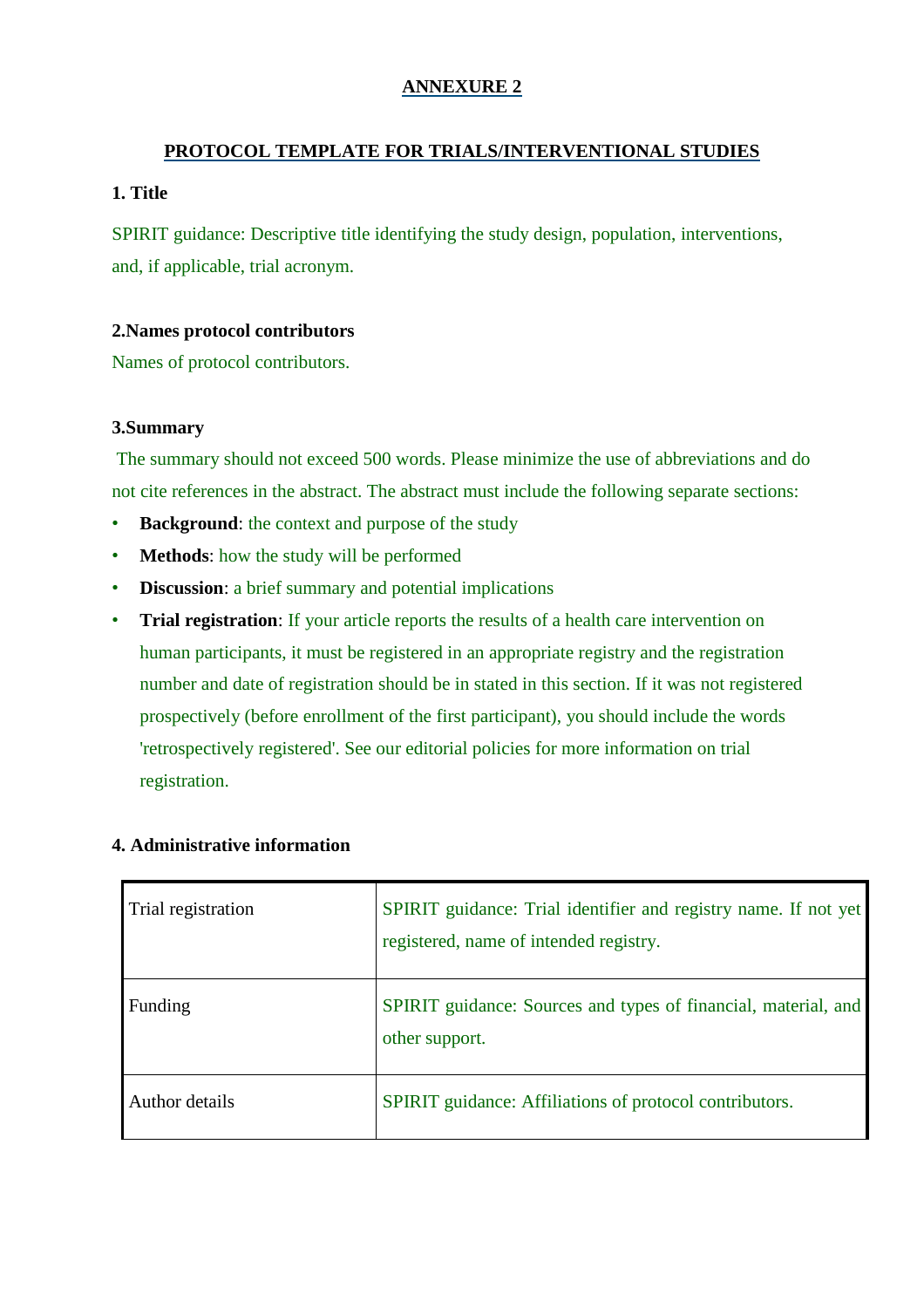| Name and contact information | <b>SPIRIT</b> guidance: Name and contact information for the trial                                                                                                                                                                                                                                                                    |
|------------------------------|---------------------------------------------------------------------------------------------------------------------------------------------------------------------------------------------------------------------------------------------------------------------------------------------------------------------------------------|
| for the trial sponsor        | sponsor.                                                                                                                                                                                                                                                                                                                              |
| Role of sponsor              | SPIRIT guidance: Role of study sponsor and funders, if any, in<br>collection,<br>design;<br>analysis.<br>study<br>and<br>management,<br>interpretation of data; writing of the report; and the decision to<br>submit the report for publication, including whether they will<br>have ultimate authority over any of these activities. |

#### **5. Introduction**

# **Background and rationale**

SPIRIT guidance: Description of research question and justification for undertaking the trial, including summary of relevant studies (published and unpublished) examining benefits and harms for each intervention.

## **6.Objectives**

SPIRIT guidance: Specific objectives or hypotheses.

# **7.Methods: Participants, interventions and outcomes**

#### **Trial design**

SPIRIT guidance: Description of trial design including type of trial (eg, parallel group, crossover, factorial, single group), allocation ratio, and framework (eg, superiority, equivalence, noninferiority, exploratory).

# **Study setting**

SPIRIT guidance: Description of study settings (eg, community clinic, academic hospital) and list of countries where data will be collected. Reference to where list of study sites can be obtained.

#### **Eligibility criteria**

SPIRIT guidance: Inclusion and exclusion criteria for participants. If applicable, eligibility criteria for study centres and individuals who will perform the interventions (eg, surgeons, psychotherapists).

#### **Who will take informed consent?**

SPIRIT guidance: Who will obtain informed consent or assent from potential trial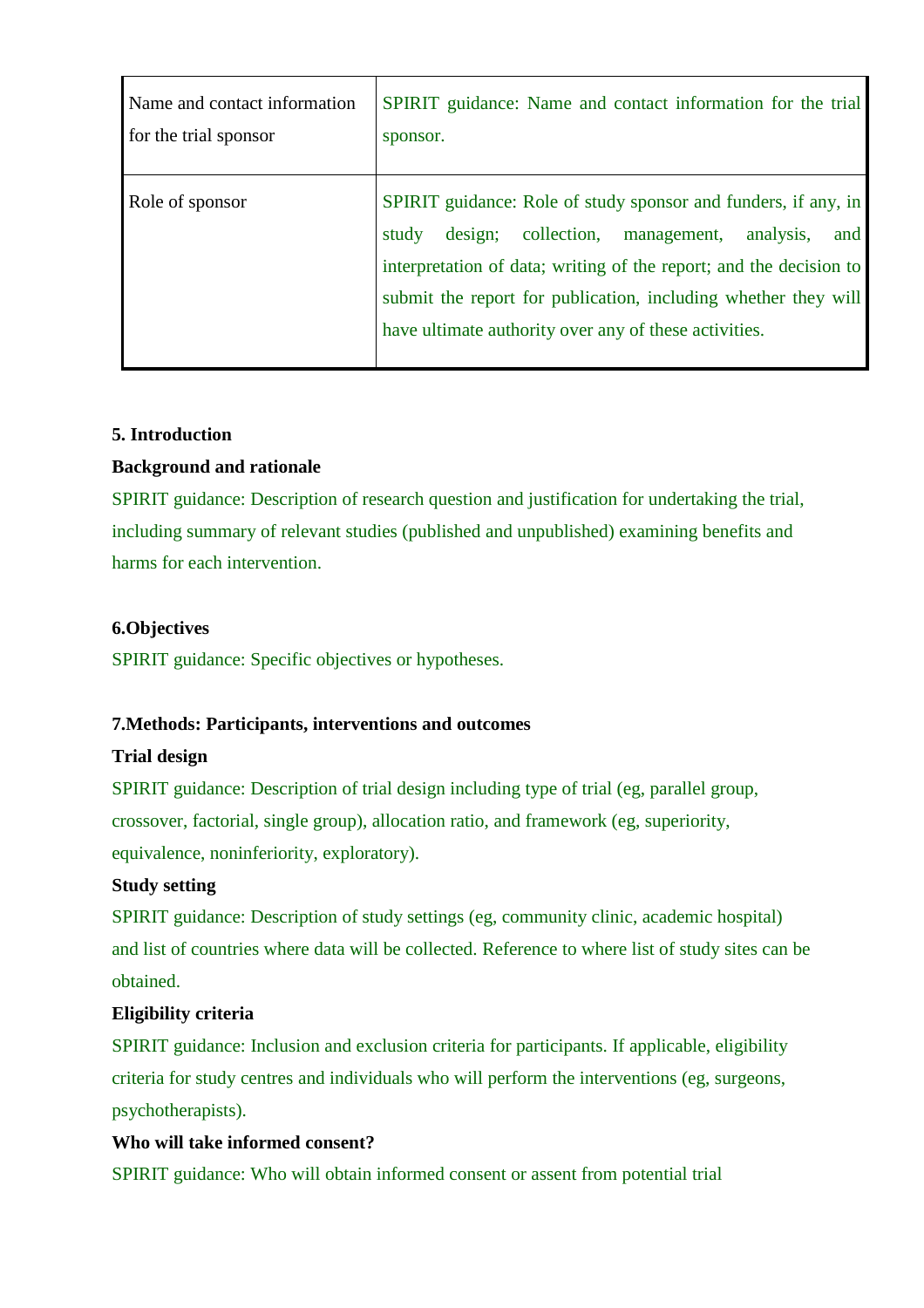participants or authorised surrogates, and how (see Item 32).

# **Additional consent provisions for collection and use of participant data and biological specimens**

SPIRIT guidance: Additional consent provisions for collection and use of participant data and biological specimens in ancillary studies, if applicable.

### **8.Interventions**

**Explanation for the choice of comparators**

SPIRIT guidance: Explanation for choice of comparators.

## **Intervention description**

SPIRIT guidance: Interventions for each group with sufficient detail to allow replication, including how and when they will be administered.

# **Criteria for discontinuing or modifying allocated interventions**

SPIRIT guidance: Criteria for discontinuing or modifying allocated interventions for a given trial participant (eg, drug dose change in response to harms, participant request, or improving/worsening disease).

## **Strategies to improve adherence to interventions**

SPIRIT guidance: Strategies to improve adherence to intervention protocols, and any procedures for monitoring adherence (eg, drug tablet return, laboratory tests).

### **Relevant concomitant care permitted or prohibited during the trial**

SPIRIT guidance: Relevant concomitant care and interventions that are permitted or prohibited during the trial.

#### **Provisions for post-trial care**

SPIRIT guidance: Provisions, if any, for ancillary and post-trial care, and for compensation to those who suffer harm from trial participation.

## **Outcomes**

SPIRIT guidance: Primary, secondary, and other outcomes, including the specific measurement variable (eg, systolic blood pressure), analysis metric (eg, change from baseline, final value, time to event), method of aggregation (eg, median, proportion), and time point for each outcome. Explanation of the clinical relevance of chosen efficacy and harm outcomes is strongly recommended.

# **Participant timeline**

SPIRIT guidance: Time schedule of enrolment, interventions (including any run-ins and washouts), assessments, and visits for participants. A schematic diagram is highly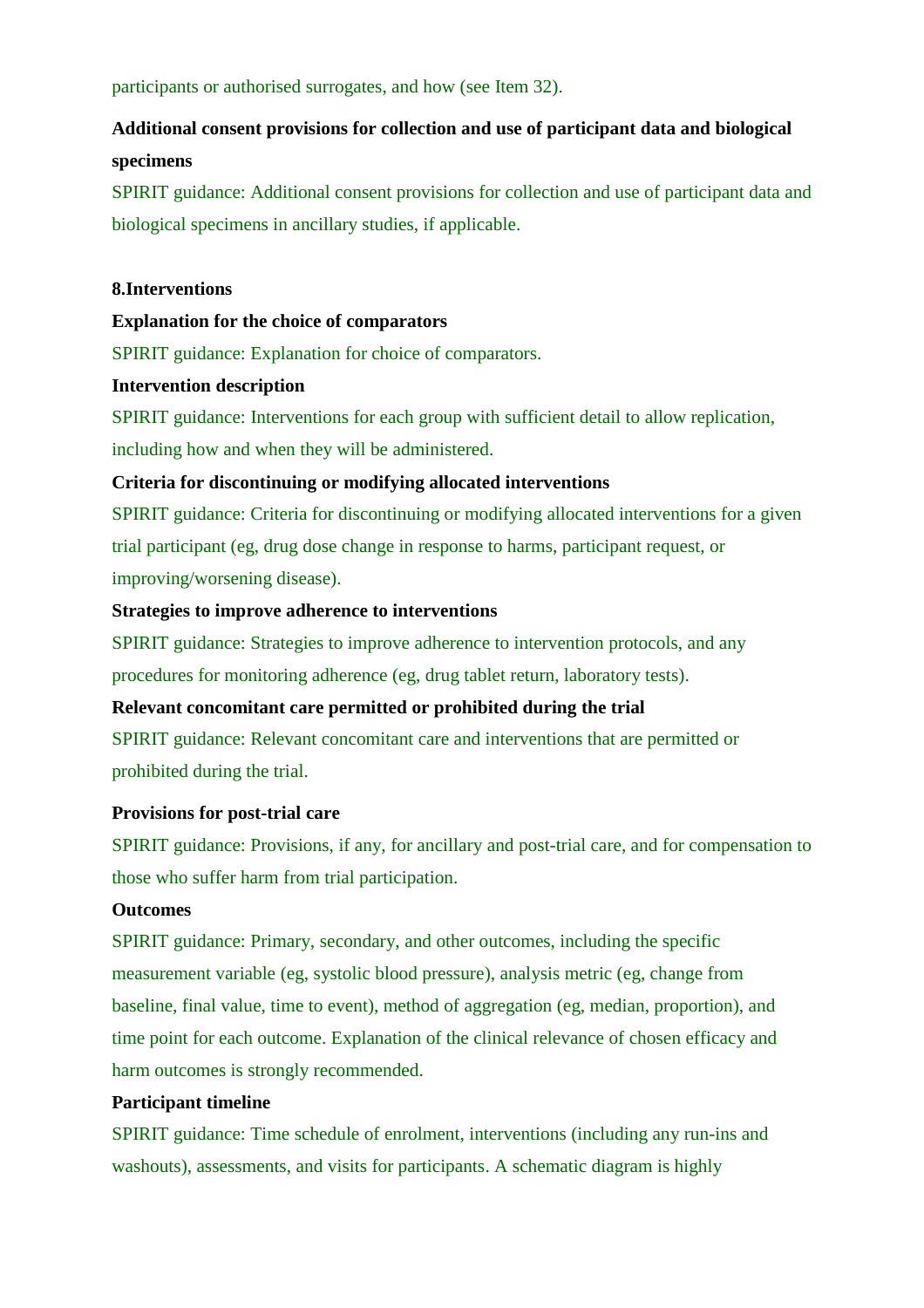recommended (see figure at [http://www.spirit-statement.org/publications-downloads/\)](http://www.spirit-statement.org/publications-downloads/).

#### **Sample size**

SPIRIT guidance: Estimated number of participants needed to achieve study objectives and how it was determined, including clinical and statistical assumptions supporting any sample size calculations.

#### **Recruitment**

SPIRIT guidance: Strategies for achieving adequate participant enrolment to reach target sample size.

#### **9.Assignment of interventions: allocation**

#### **Sequence generation**

SPIRIT guidance: Method of generating the allocation sequence (eg, computer-generated random numbers), and list of any factors for stratification. To reduce predictability of a random sequence, details of any planned restriction (eg, blocking) should be provided in a separate document that is unavailable to those who enrol participants or assign interventions.

#### **Concealment mechanism**

SPIRIT guidance: Mechanism of implementing the allocation sequence (eg, central telephone; sequentially numbered, opaque, sealed envelopes), describing any steps to conceal the sequence until interventions are assigned.

#### **Implementation**

SPIRIT guidance: Who will generate the allocation sequence, who will enrol participants, and who will assign participants to interventions.

#### **10.Assignment of interventions: Blinding**

#### **Who will be blinded**

SPIRIT guidance: Who will be blinded after assignment to interventions (eg, trial participants, care providers, outcome assessors, data analysts), and how.

#### **Procedure for unblinding if needed**

SPIRIT guidance: If blinded, circumstances under which unblinding is permissible, and procedure for revealing a participant's allocated intervention during the trial.

#### **11.Data collection and management**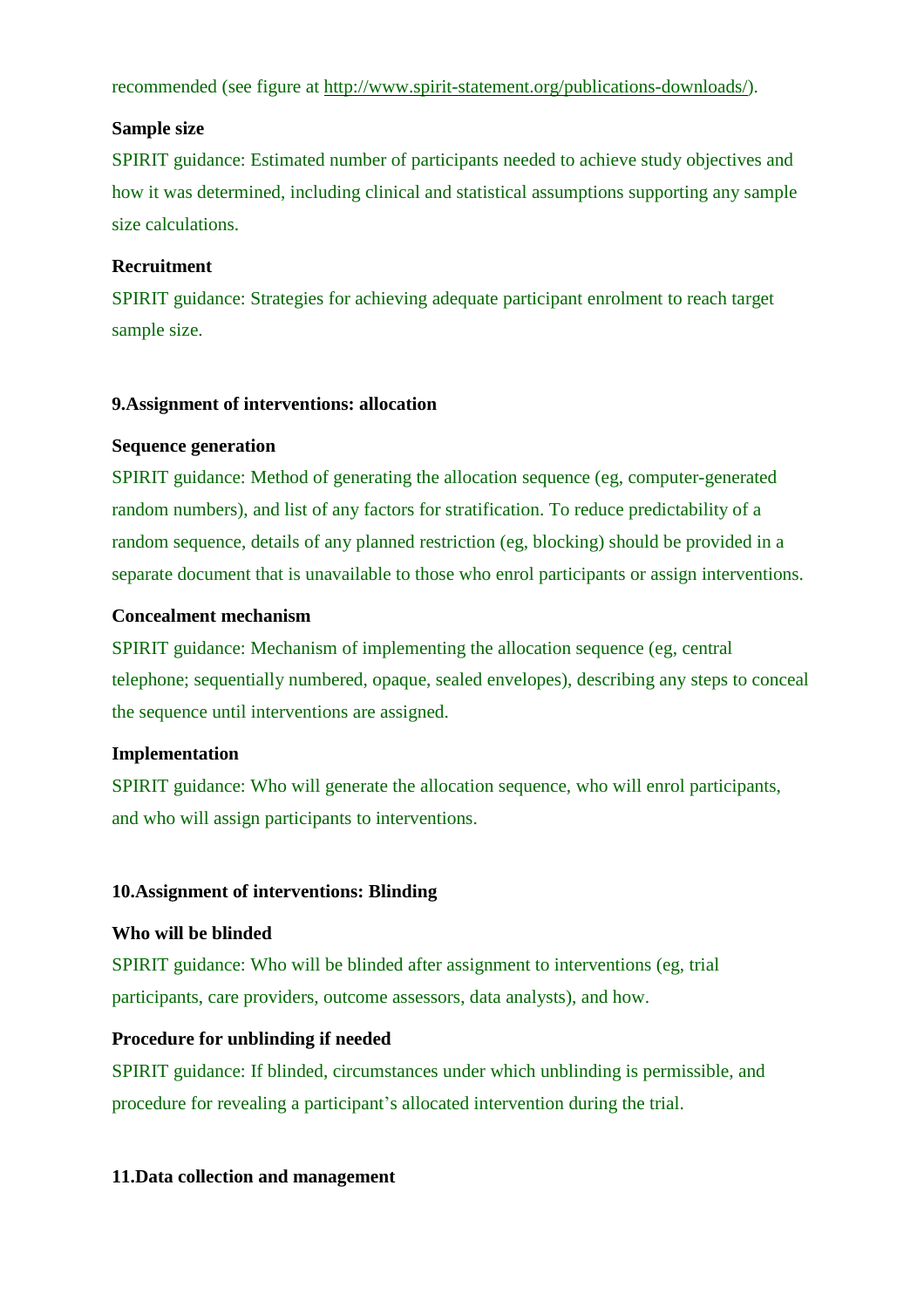#### **Plans for assessment and collection of outcomes**

SPIRIT guidance: Plans for assessment and collection of outcome, baseline, and other trial data, including any related processes to promote data quality (eg, duplicate measurements, training of assessors) and a description of study instruments (eg, questionnaires, laboratory tests) along with their reliability and validity, if known. Reference to where data collection forms can be found, if not in the protocol.

### **Plans to promote participant retention and complete follow-up**

SPIRIT guidance: Plans to promote participant retention and complete follow-up, including list of any outcome data to be collected for participants who discontinue or deviate from intervention protocols.

#### **Data management**

SPIRIT guidance: Plans for data entry, coding, security, and storage, including any related processes to promote data quality (eg, double data entry; range checks for data values). Reference to where details of data management procedures can be found, if not in the protocol.

#### **Confidentiality**

SPIRIT guidance: How personal information about potential and enrolled participants will be collected, shared, and maintained in order to protect confidentiality before, during, and after the trial.

# **Plans for collection, laboratory evaluation and storage of biological specimens for genetic or molecular analysis in this trial/future use**

SPIRIT guidance: Plans for collection, laboratory evaluation, and storage of biological specimens for genetic or molecular analysis in the current trial and for future use in ancillary studies, if applicable.

## **12.Statistical methods**

#### **Statistical methods for primary and secondary outcomes**

SPIRIT guidance: Statistical methods for analysing primary and secondary outcomes. Reference to where other details of the statistical analysis plan can be found, if not in the protocol.

#### **Interim analyses**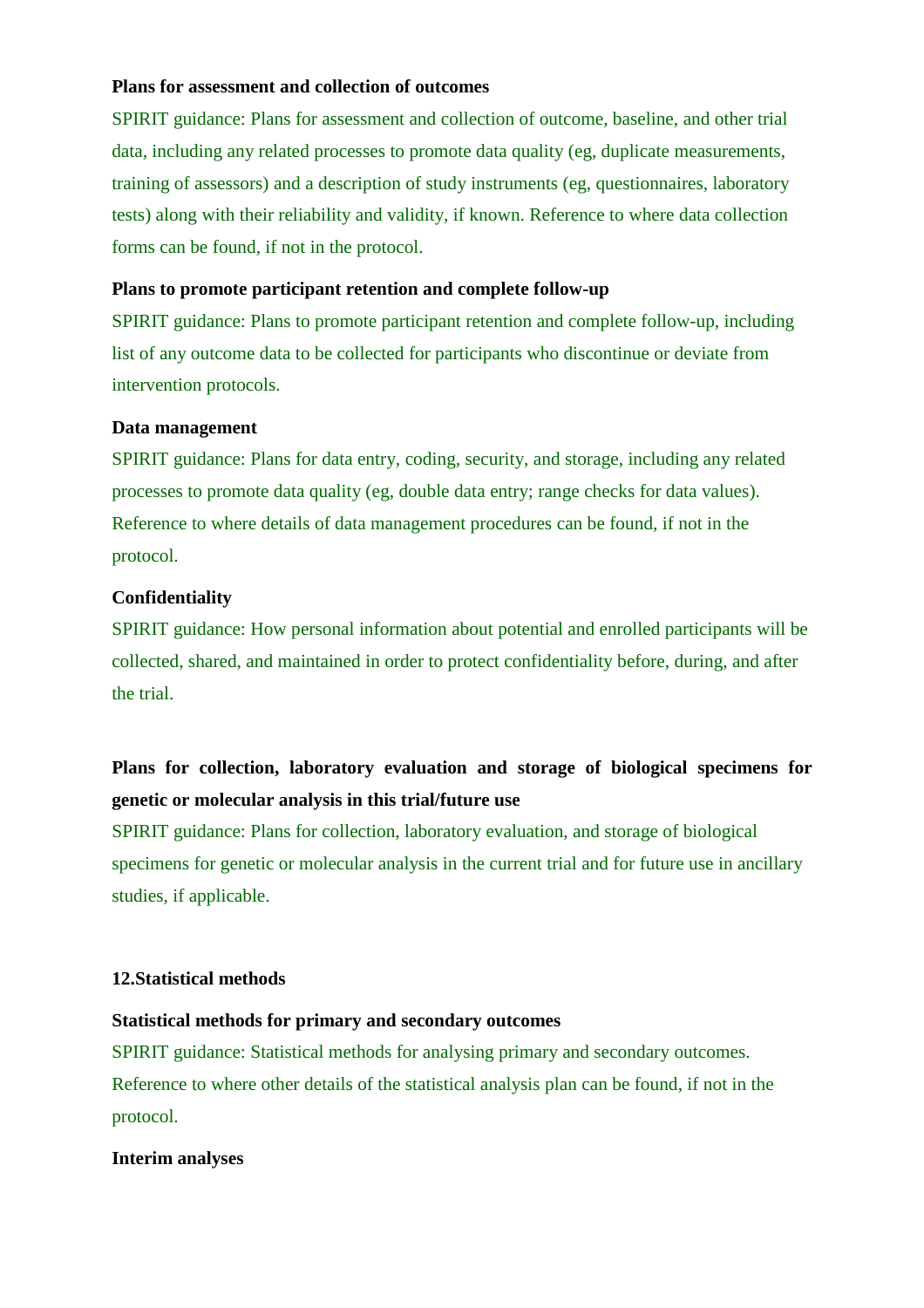SPIRIT guidance: Description of any interim analyses and stopping guidelines, including who will have access to these interim results and make the final decision to terminate the trial.

#### **Methods for additional analyses (e.g. subgroup analyses)**

SPIRIT guidance: Methods for any additional analyses (eg, subgroup and adjusted analyses).

# **Methods in analysis to handle protocol non-adherence and any statistical methods to handle missing data**

SPIRIT guidance: Definition of analysis population relating to protocol non-adherence (eg, as randomised analysis), and any statistical methods to handle missing data (eg, multiple imputation).

# **Plans to give access to the full protocol, participant level-data and statistical code** SPIRIT guidance: Plans, if any, for granting public access to the full protocol, participantlevel dataset, and statistical code.

### **13.Oversight and monitoring**

#### **Composition of the coordinating centre and trial steering committee**

SPIRIT guidance: Composition, roles, and responsibilities of the coordinating centre, steering committee, endpoint adjudication committee, data management team, and other individuals or groups overseeing the trial, if applicable (see Item 21a for data monitoring committee).

#### **Composition of the data monitoring committee, its role and reporting structure**

SPIRIT guidance: Composition of data monitoring committee (DMC); summary of its role and reporting structure; statement of whether it is independent from the sponsor and competing interests; and reference to where further details about its charter can be found, if not in the protocol. Alternatively, an explanation of why a DMC is not needed.

#### **Adverse event reporting and harms**

SPIRIT guidance: Plans for collecting, assessing, reporting, and managing solicited and spontaneously reported adverse events and other unintended effects of trial interventions or trial conduct.

#### **Frequency and plans for auditing trial conduct**

SPIRIT guidance: Frequency and procedures for auditing trial conduct, if any, and whether the process will be independent from investigators and the sponsor.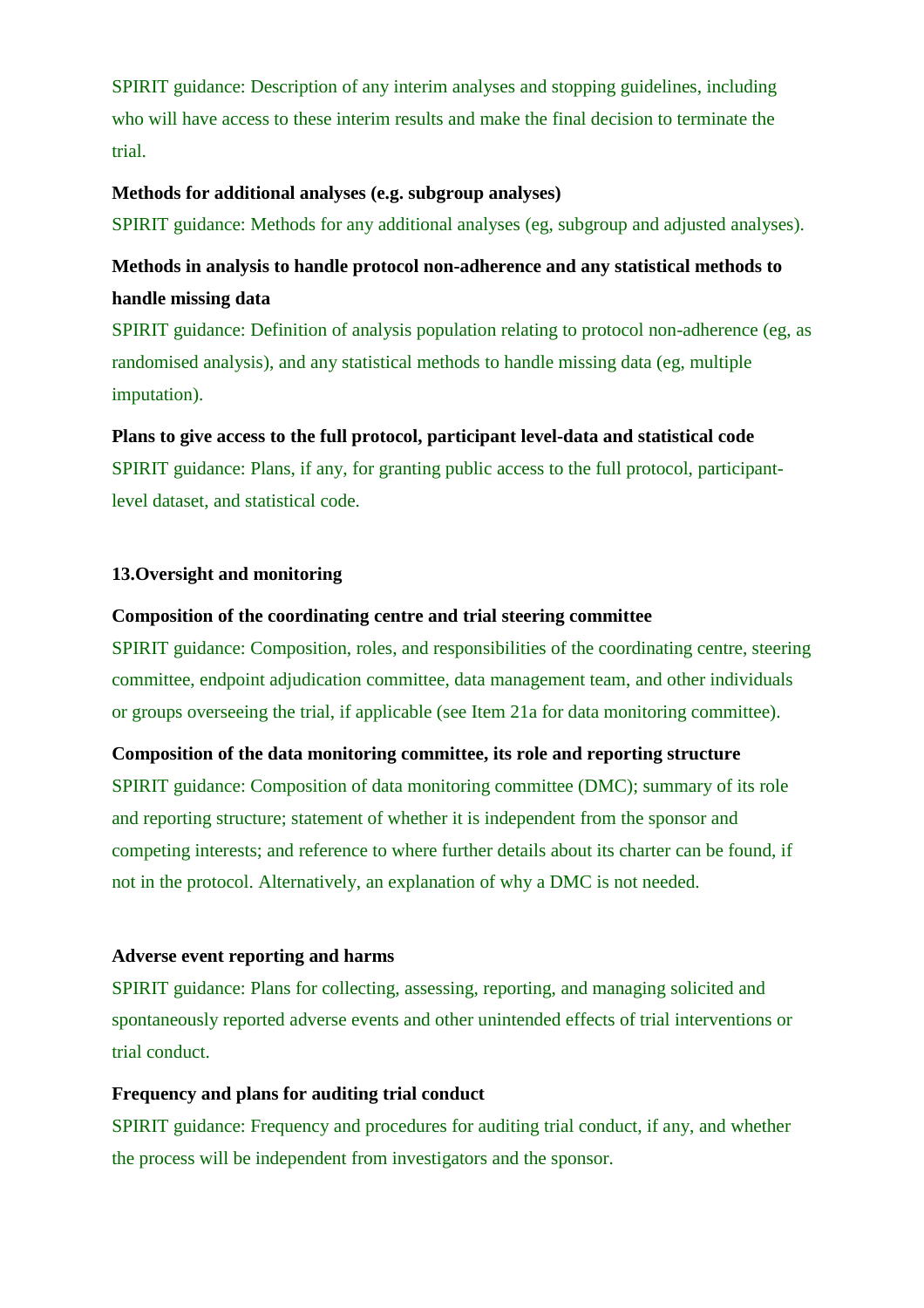# **Plans for communicating important protocol amendments to relevant parties (e.g. trial participants, ethical committees)**

SPIRIT guidance: Plans for communicating important protocol modifications (eg, changes to eligibility criteria, outcomes, analyses) to relevant parties (eg, investigators, REC/IRBs, trial participants, trial registries, journals, regulators).

# **14.Dissemination plans**

SPIRIT guidance: Plans for investigators and sponsor to communicate trial results to participants, healthcare professionals, the public, and other relevant groups (eg, via publication, reporting in results databases, or other data sharing arrangements), including any publication restrictions.

## **15.Discussion**

This should include a discussion of any practical or operational issues involved in performing the study and any issues not covered in other sections.

## **16.Declarations**

All manuscripts must contain the following subheadings:

- Acknowledgements
- Authors' contributions
- Funding
- Availability of data and material
- Ethics approval and consent to participate
- Consent for publication
- Competing interests
- Authors' information (optional)
- List of abbreviations

#### **Acknowledgements**

Please acknowledge anyone who contributed towards the article who does not meet the criteria for authorship including anyone who provided professional writing services or materials. Authors should obtain permission to acknowledge from all those mentioned in the Acknowledgements section.

#### **Authors' contributions**

Please use initials to refer to each author's contribution in this section, for example: "AB is the Chief Investigator; she conceived the study, led the proposal and protocol development. CD contributed to study design and to development of the proposal. EF was the lead trial